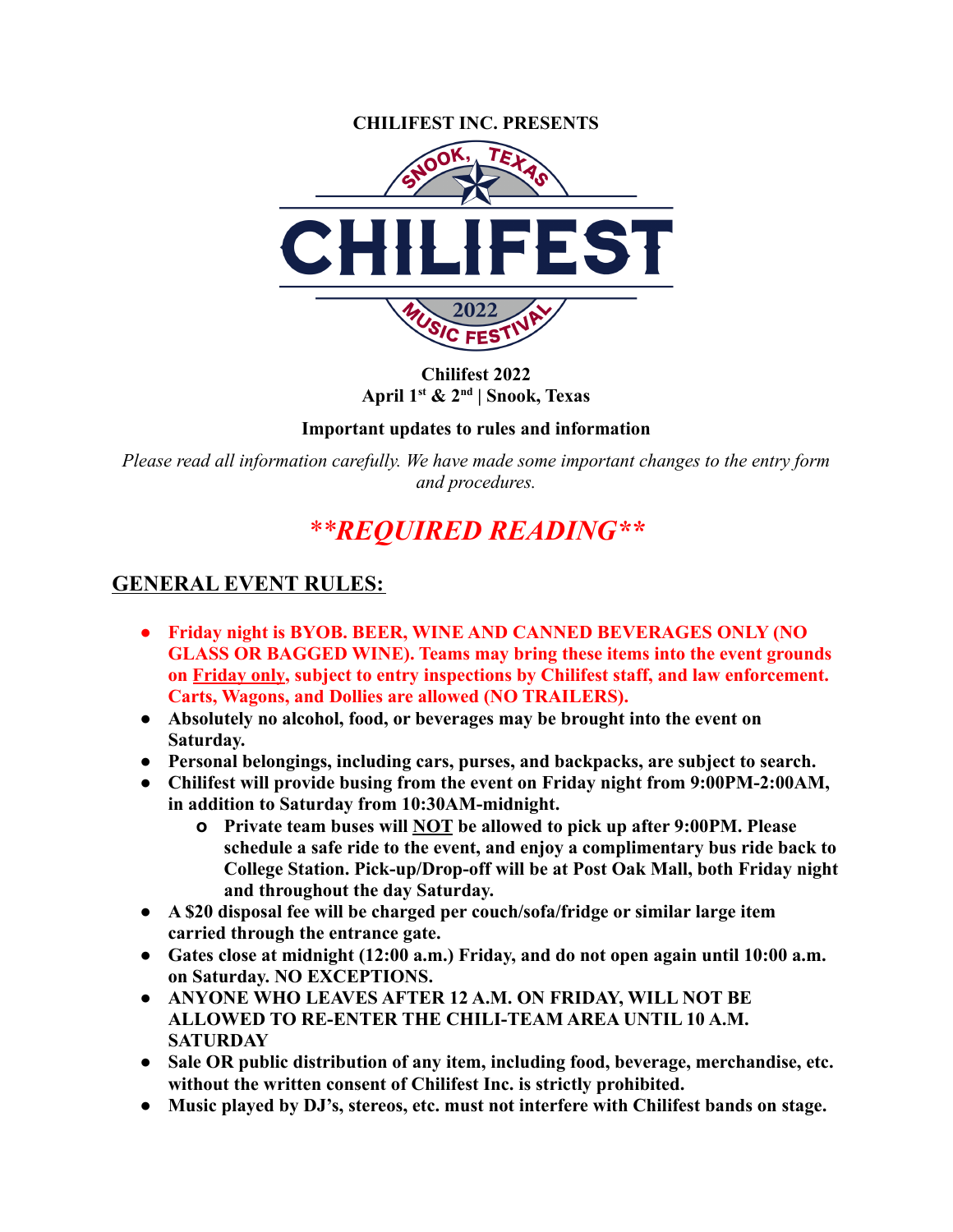- **● Team members will not be allowed to stand on any elevated surfaces outside of designated team spots**
- **● All property not removed from the Chilifest grounds by 6 p.m. on Sunday will be considered abandoned property and Chilifest, Inc. reserves the right to dispose of such property**
- **● All rules will be strictly enforced.**

## *\*\*\*Chilifest Inc. reserves the right to make additional regulations and exceptions.\*\*\**

## **PERMISSABLE ITEMS:**

## • Barbecue Pits/ Smokers • Couches (\$20/couch)

- Towable pits and trailers with see-through walls (horse trailers, flatbeds) are the only trailers • Tents, Canopies allowed to remain in the chili-team area • Generators allotted space and they must fit in team's allotted • Chairs space (20x20 feet) **locks recommended**. • Burners
- Setups, displays, etc. must stay within allotted space

# **PROHIBITED ITEMS:**

## • **Glass Bottles or Kegs or Bagged Wine** • **Liquor**

- 
- Video Cameras (Non-cell phone) Hot Tubs / Swimming Pools
- 
- 
- 
- Motor Homes, RV's, Campers, U-Hauls Baled Hay
- •No vehicles can remain in event area.
- Tiki Torches
- 
- 
- 
- 
- 
- 
- Pets, Animals ATV's and other similar vehicles
	-
- Fireworks Personal/private Port-O-Potties
- Guns, Weapons Illegal drugs and other substances
- Barbed Wire Fire Pits, Open Flames
	-

#### *Chilifest Inc. reserves the right to make additional regulations and exceptions and retains the right to deem an item prohibited.*

## **ALCOHOL:**

*FRIDAY IS THE ONLY BYOB DAY.* **BEER, WINE AND CANNED BEVERAGES (NO GLASS OR BAGGED WINE) ARE THE ONLY ALCOHOLIC BEVERAGES ALLOWED IN UNDER YOUR OWN POWER. NO KEGS OR GLASS WILL BE ALLOWED.** *SATURDAY* **THERE WILL BE** *NO* **ALCOHOL ALLOWED IN***.* **DRINKS BROUGHT IN ON FRIDAY MAY BE USED AGAIN SATURDAY.**

*Chilifest Inc. encourages you to find a safe ride home with a designated driver or to use the Park and Ride service provided*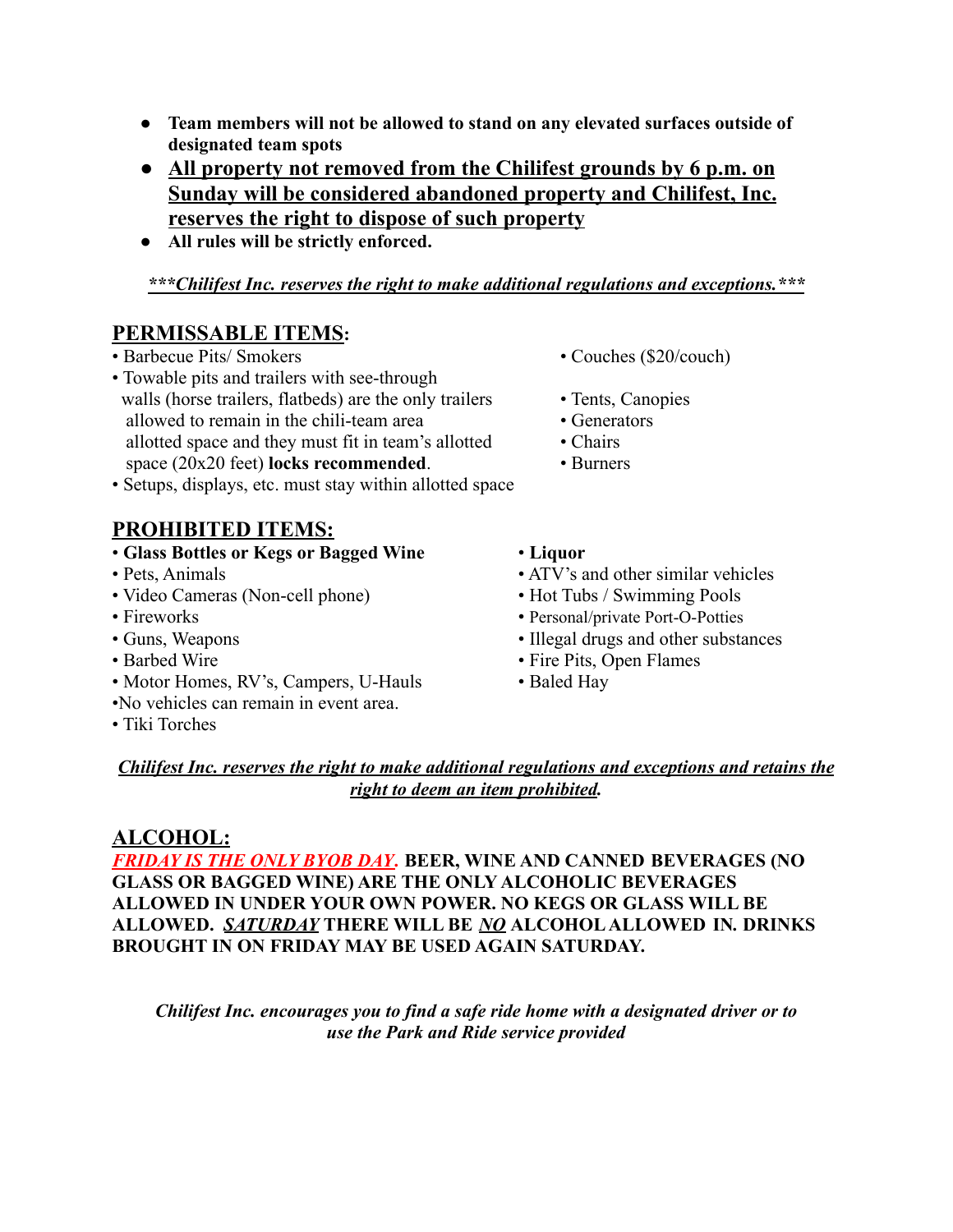## **T-SHIRTS**

Remember to order your team T-shirts through **C.C. Creations!** Please note, C.C. Creations has the *exclusive right to print the Chilifest Logo*.

#### *"2-days of Team Set-up"*

*Chilifest Teams will have 2 DAYS to set up their build to create the best Team experience* possible. If teams wish to bring in materials and drinks for their spot with the use of a truck *and/or trailer, teams MUST arrive prior to their designated load-in time, on WEDNESDAY, March 30th. Teams will be allotted 30 minutes to unload any of their team spot materials (please see "Team Spot and Build Regulations" document below for restricted items).*

*Please keep the number of vehicles used to a minimum, as large volumes of vehicles lengthen the time that we can get teams in and out. After teams have unloaded their materials within their 30 minute window, they must remove their vehicles from the event grounds.*

*Teams will be able to park their vehicles in the adjacent field, and return to the Chilifest grounds BY FOOT to set up their team spot. Team members will be able to set up their team spot for the remainder of the day, UNTIL 5:00PM. At this time, all guests must leave both the grounds, and the parking lot. Teams will then be able to return to the Chilifest grounds the following day, March 31st, at 8:00am. No vehicles will be allowed in the grounds, but teams* will be able to park in the adjacent field across from FM 3058 once again, and walk in to the *event grounds, with tools, water, and personal effects for the day.*

*No additional building material, BYOB-beverages for the event, or anything remaining in the build for Friday will be allowed into the event grounds on Thursday. If your team elects to use pre-sale, your beverages will be dropped off at your spot Thursday, March 31st.*

- *● A preliminary build/team spot inspection will take place at 1:00 PM, on March 31st. Any necessary adjustments will be notified to team captains.*
- *● A final build/team spot inspection will take place at 5:00 PM on March 31st. At this point, ALL team spots and builds must pass inspection by stated Chilifest rules, and will also be inspected by a local fire marshall.*
- *● If your team bought presale beverages, the person who ordered the alcohol and whose name is on the alcohol order form must be present.*

*We are excited to provide teams with more time to finalize their builds, and ensure safety. With these rules, teams WILL NOT be allowed to bring in tools to the Chilifest grounds on Friday. Please note, the time allotted is meant for finalizing any builds, structures, or spot set-ups. Do NOT use this time to start building. Structures brought to the event should be near completion, and the time provided should be used to get needed materials in-place, and assembled. We hope this improves the experience for our teams, and we look forward to seeing great, creative, and safe structures for Chilifest 2022.*